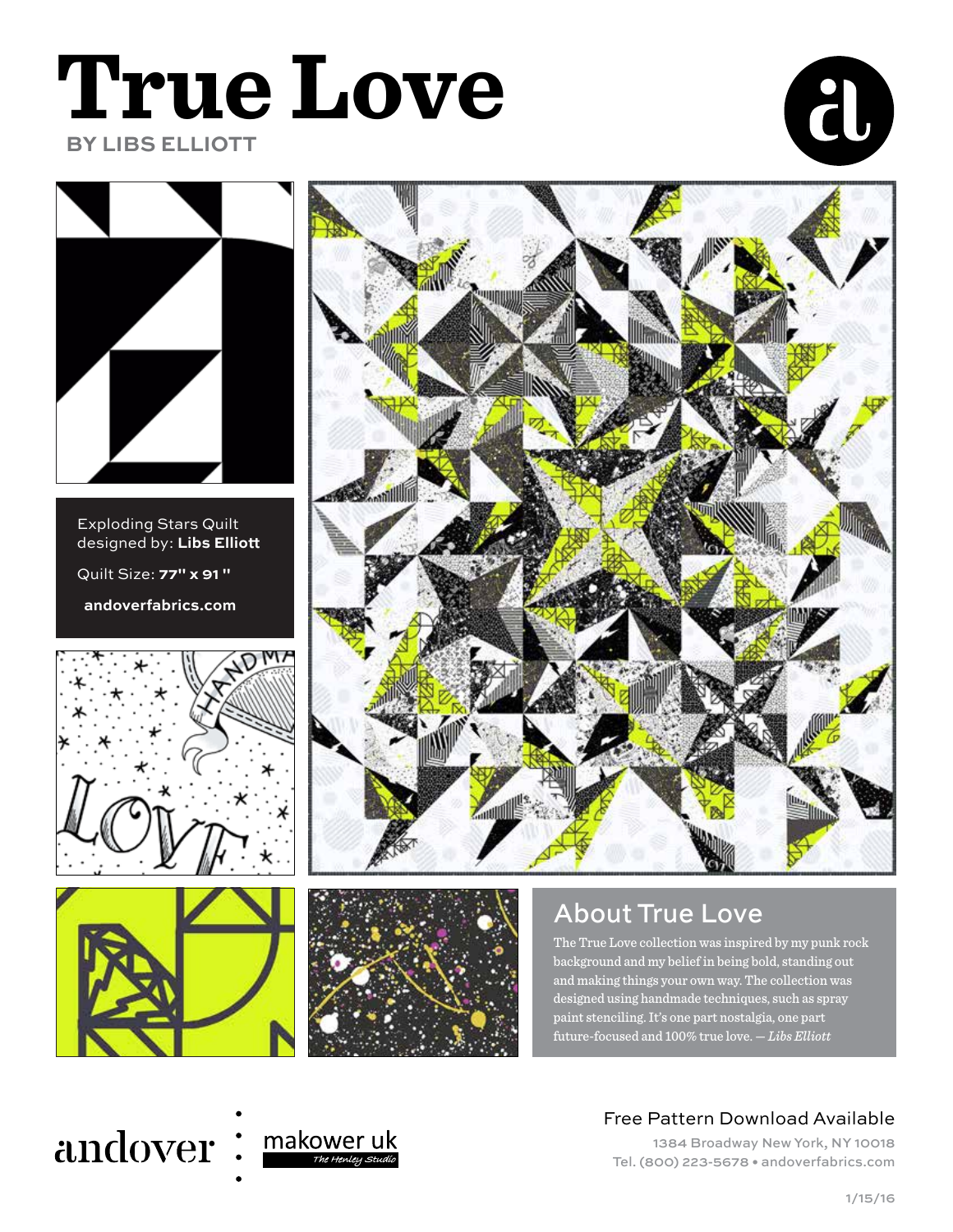# **Exploding Stars Quilt**

Introducing Andover Fabrics new collection: **TRUE LOVE** by Libs Ellio Quilt designed by Libs Ellio

#### Quilt finishes 77" x 91" 110 Blocks: 7" x 7" 4 Blocks: 10**2**" x 10**2**"

*A design that is sure to appeal to the contemporary quiltmaker, this stunning quilt will inspire your creativity. Although there is a somewhat random placement of blocks, there is a controlled symmetry to the overall design, with the larger blocks forming a focal point in the center. The neutral black and white prints are the perfect background for the cool green.*

### **Cutting Directions**

**Note:** Read assembly directions before cutting patches. All measurements are cut sizes and include **4**" seam allowances. WOF designates the width of fabric from selvedge to selvedge (approximately 42" wide).

#### **Black**

Cut 4 Template F Cut 4 Template F reversed Cut other patches as needed (read Step 1)

#### **Green**

Cut (4) Template E reversed Cut other patches as needed

#### **White/Gray**

Cut (14) squares 7**f**" x 7**f**", cut in half diagonally to make 28 half-square triangles Cut (24) squares 7**2**" x 7**2**" Cut other patches as needed

#### **White/Black**

Cut (4) Template E Cut other patches as needed

#### **Black Stripe**

Cut (9) strips 2**2**" x WOF for binding Cut patches as needed

#### **7 Lights**

Cut patches as needed (read Step 1)

#### **6 Darks**

Cut patches as needed (read Step 1)

#### **Backing**

Cut (2) panels 40" x 99", pieced to fit quilt top with overlap on all sides

### **Fabric Requirements**

|                    |         | Yardage                 | Fabric  |
|--------------------|---------|-------------------------|---------|
| <b>Black</b>       | blocks  | 1 yard                  | 8276-K  |
| Green              | blocks  | $1\frac{3}{4}$ yards    | 8277-G  |
| <b>White/Gray</b>  | blocks  | $2\frac{1}{2}$ yards    | 8279-C  |
| <b>White/Black</b> | blocks  | 1 yard                  | 8280-X  |
| *Black Stripe      | blocks  | $1\frac{1}{4}$ yards    | 8283-MK |
| 7 Lights           | blocks  | $\frac{1}{2}$ yard each |         |
|                    | 8275-AK | 8276-AK                 | 8277-AK |
|                    | 8278-X  | 8281-AK                 | 8282-AK |
|                    | 8283-MC |                         |         |
| 6 Dks.             | blocks  | $\frac{1}{2}$ yard each |         |
|                    | 8278-AK | 8275-K                  | 8280-MK |
|                    | 8279-K  | 8281-K                  | 8282-K  |
| <b>Backing</b>     |         | $5\frac{3}{4}$ yards    | 8274-C  |
| *includes binding  |         |                         |         |

### **Making the Quilt**

- **1.** The only blocks that have designated fabrics are the four Block 8 in the quilt center. Feel free to arrange fabrics as you wish in the other blocks. Note that all blocks along the outside edges of the quilt use only the White/Gray fabric for light patches. For accurate piecing, mark sewing lines on the wrong side of the angled patches. When you join patches, line up the sewing lines.
- **2.** Referring to the block diagrams, make the blocks in the numbers shown. Feel free to alter the number of blocks to make more of some, less of others. Be sure to distribute the green fabric throughout the quilt. If you wish to duplicate the quilt, begin with the top left block. Cut patches in the fabrics shown, piece the block, and cross out that block on the quilt diagram. The block should measure 7**2**" from raw edge to raw edge. Be sure that your blocks are this size. Continue to make all the blocks for Row 1. Repeat with each row.
- **3.** Referring to the Block Z diagram, make 4 Z blocks. They should measure 11" from raw edge to raw edge. Join them to make a 21**2**" square.
- **4.** Referring to the Quilt Diagram, arrange the blocks plus the large Z block unit on a design wall or large flat surface. Join the blocks in rows, being careful to keep the blocks in the intended order. Join the rows.

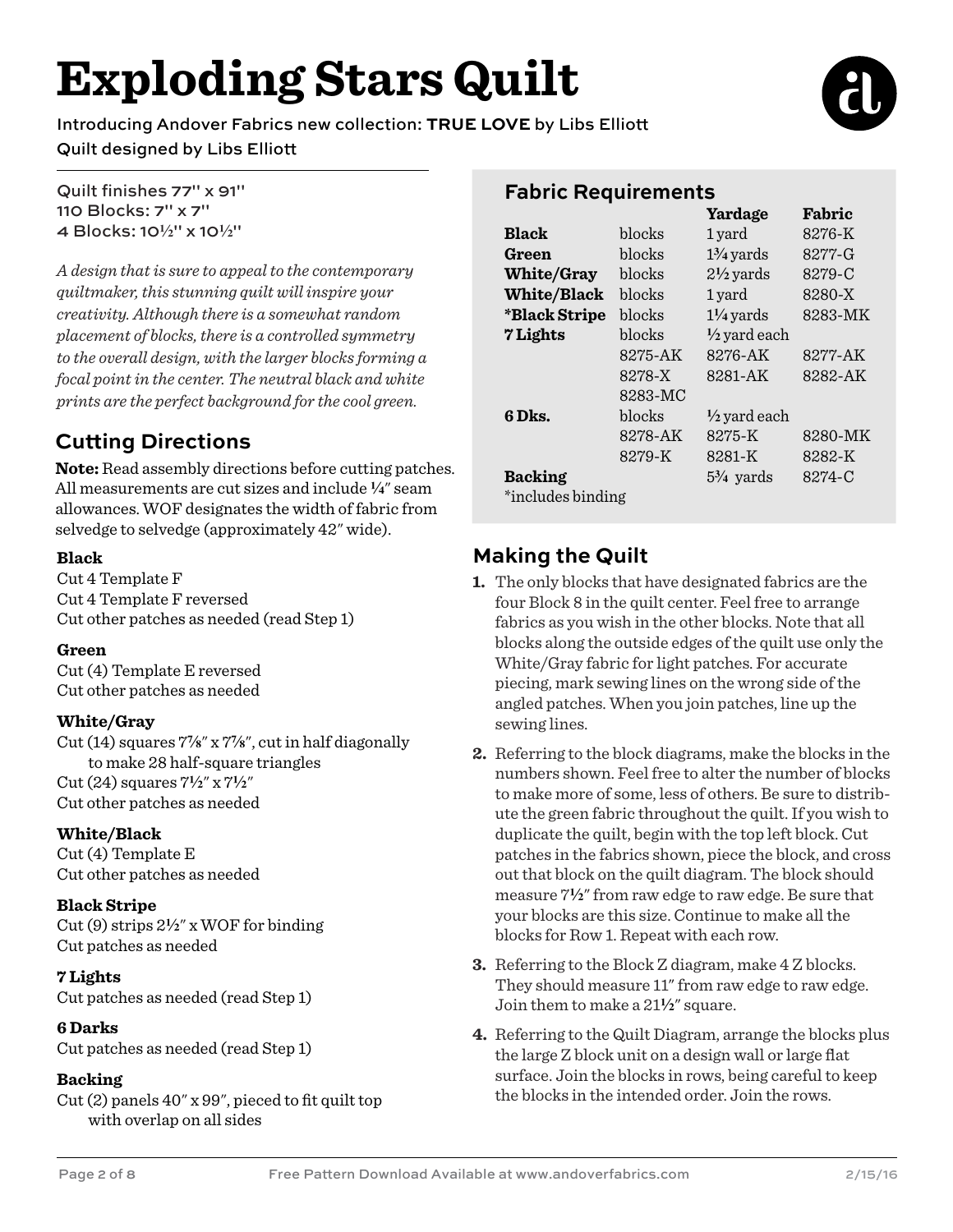### **Exploding Stars Quilt**



**Quilt Diagram**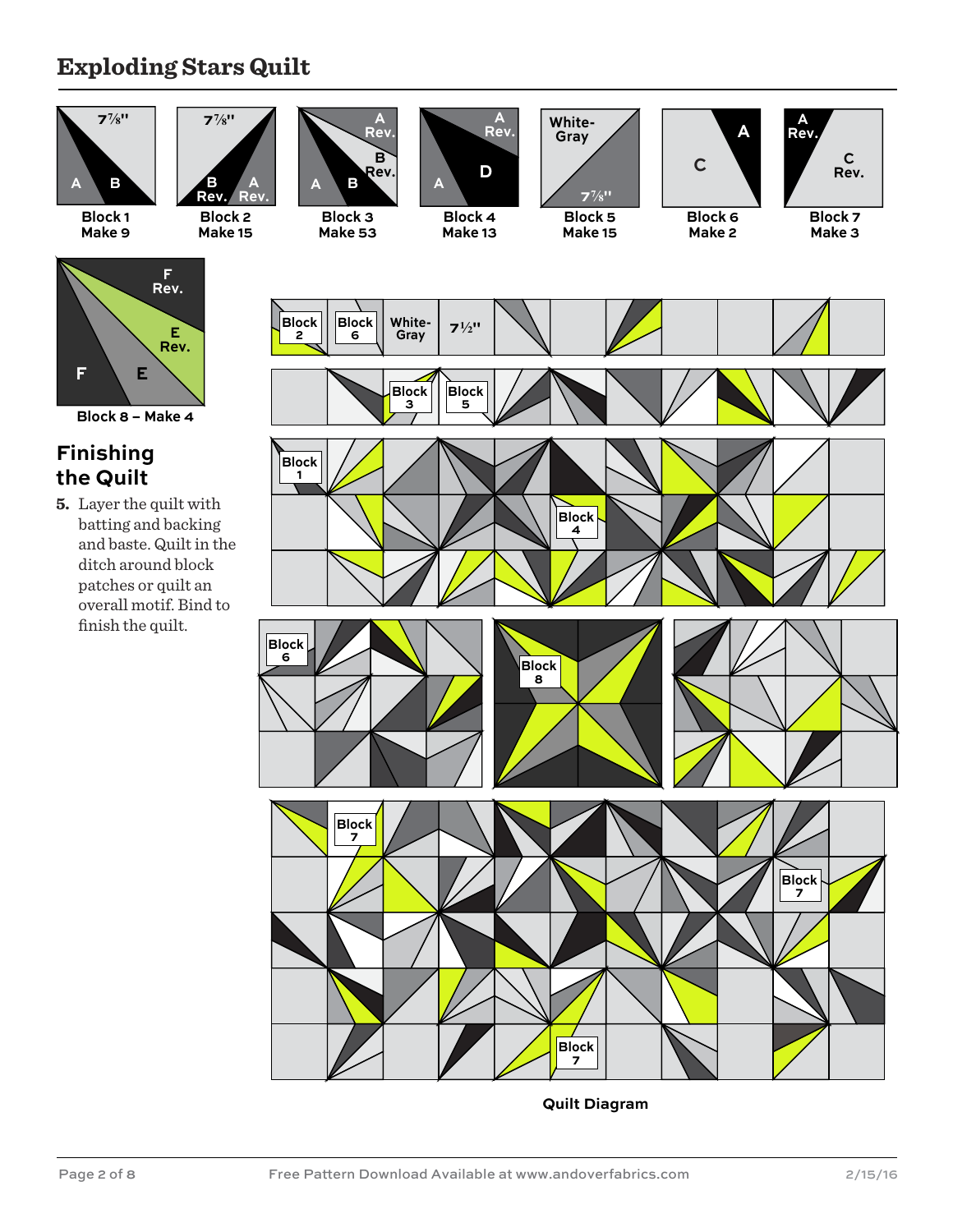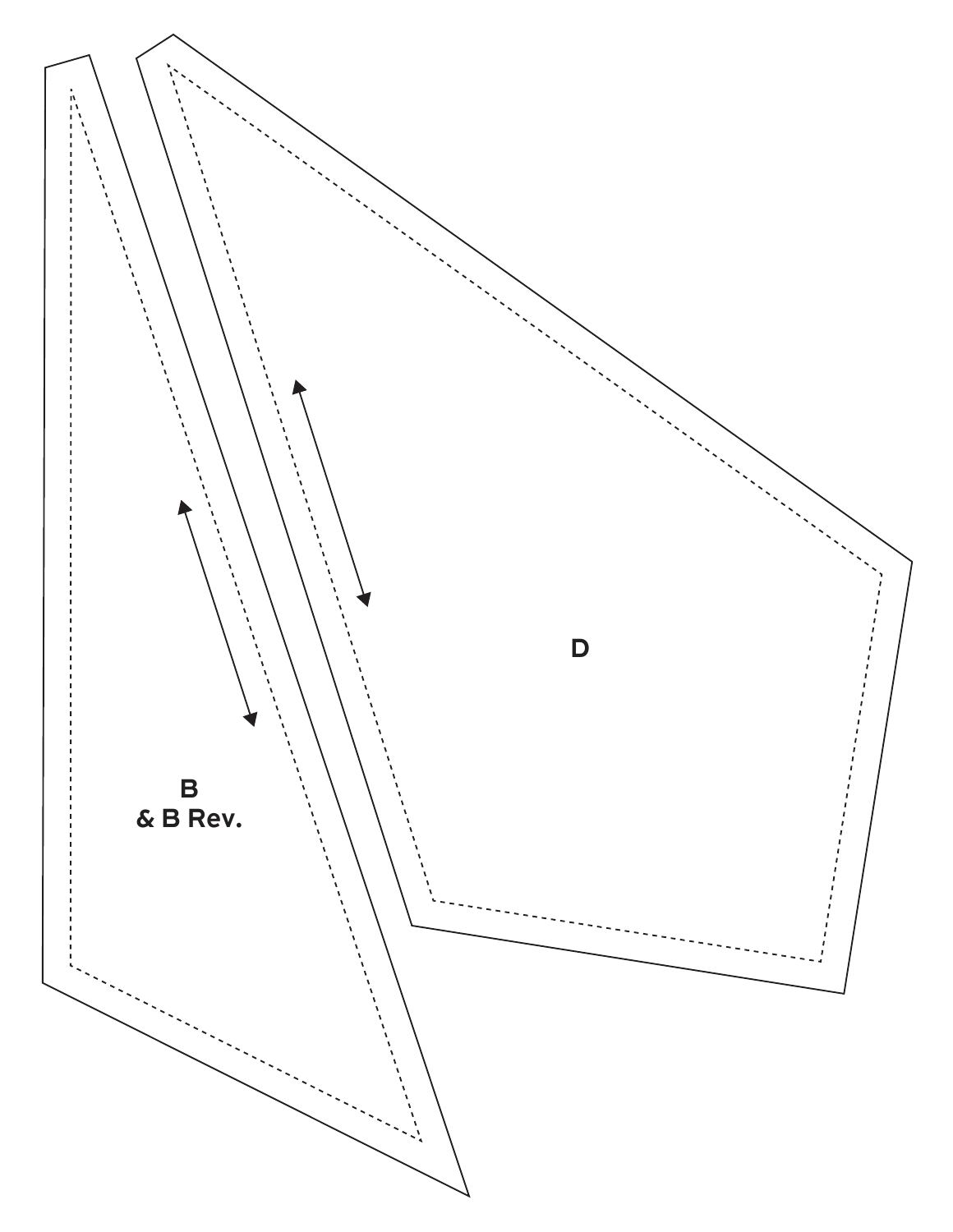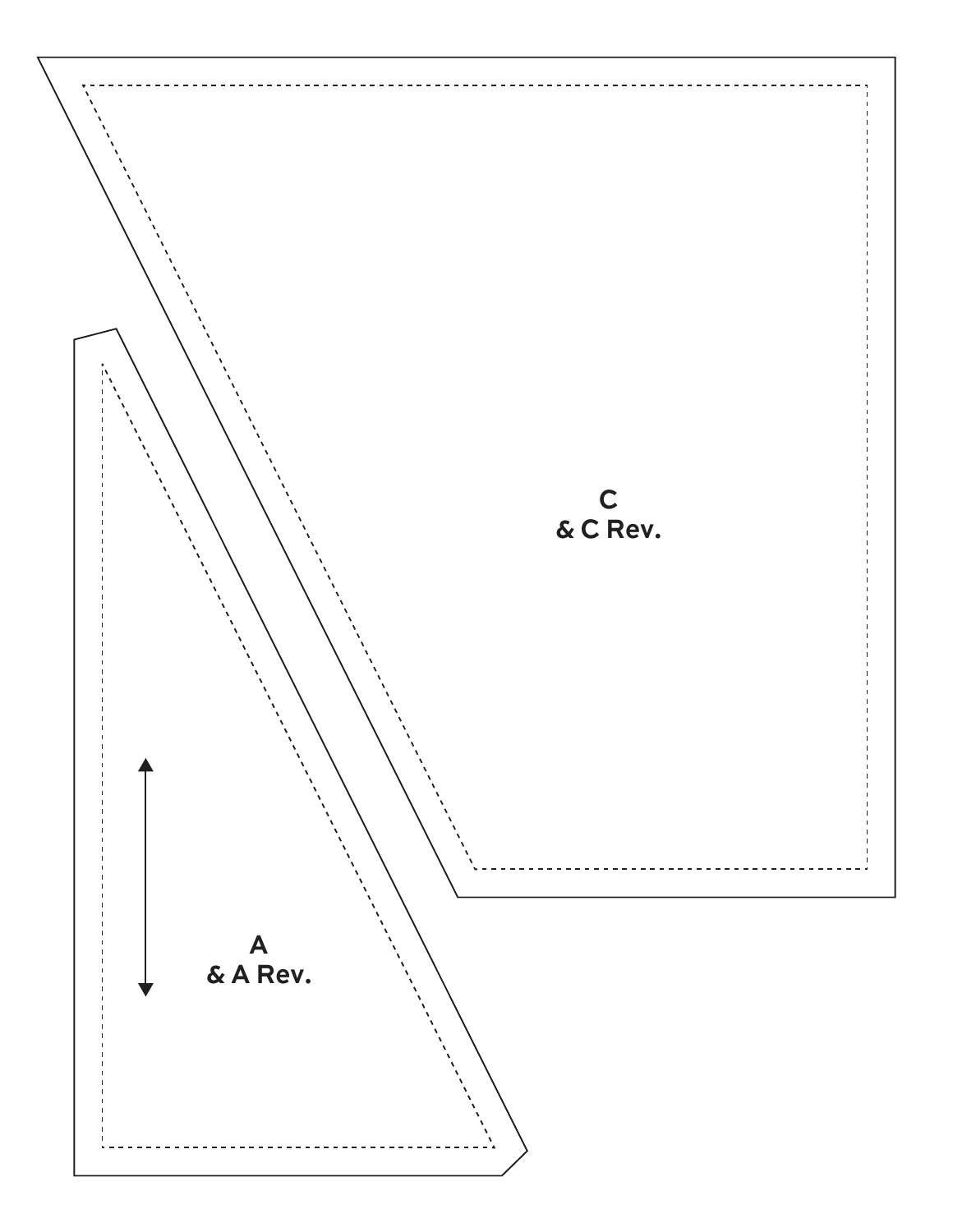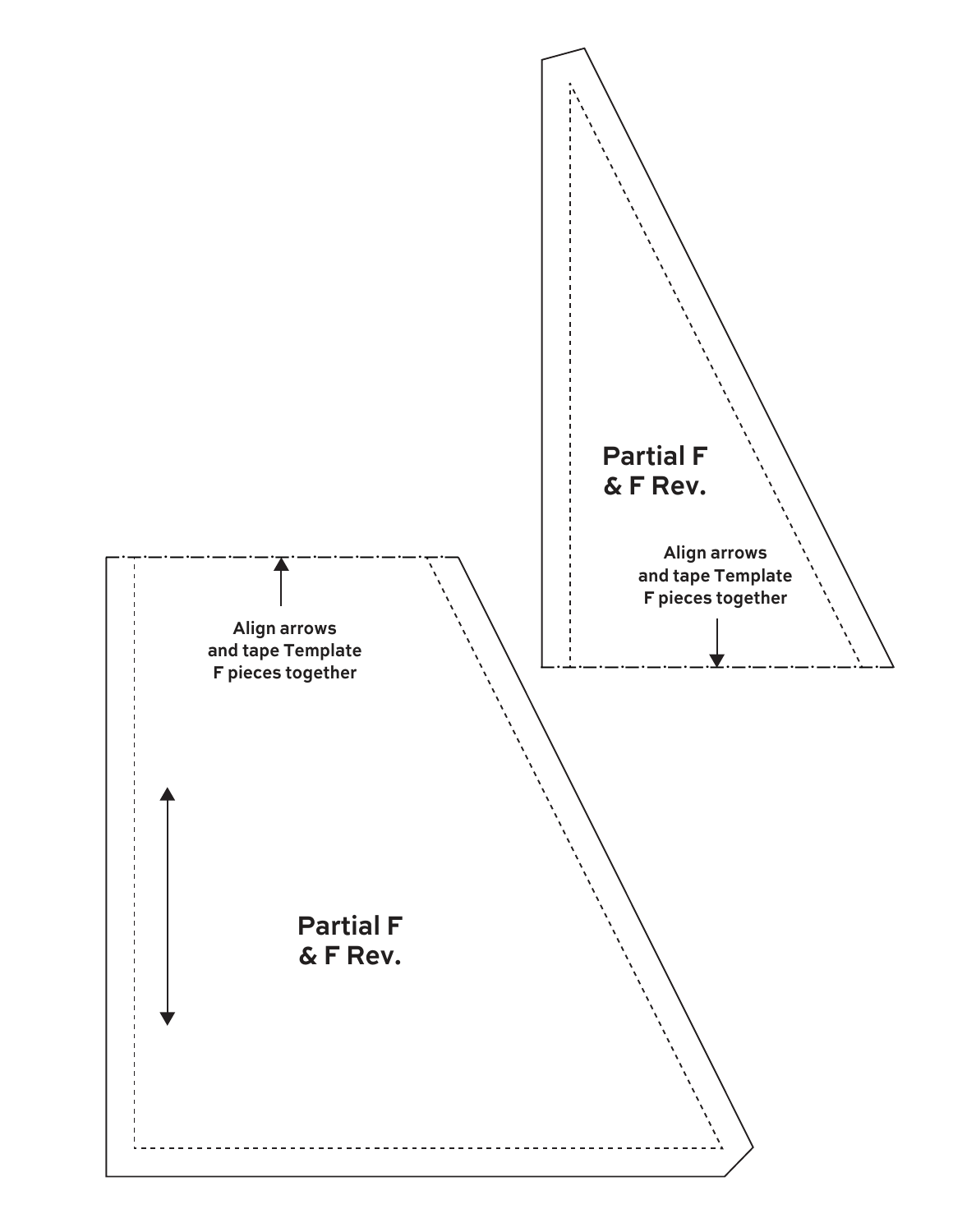